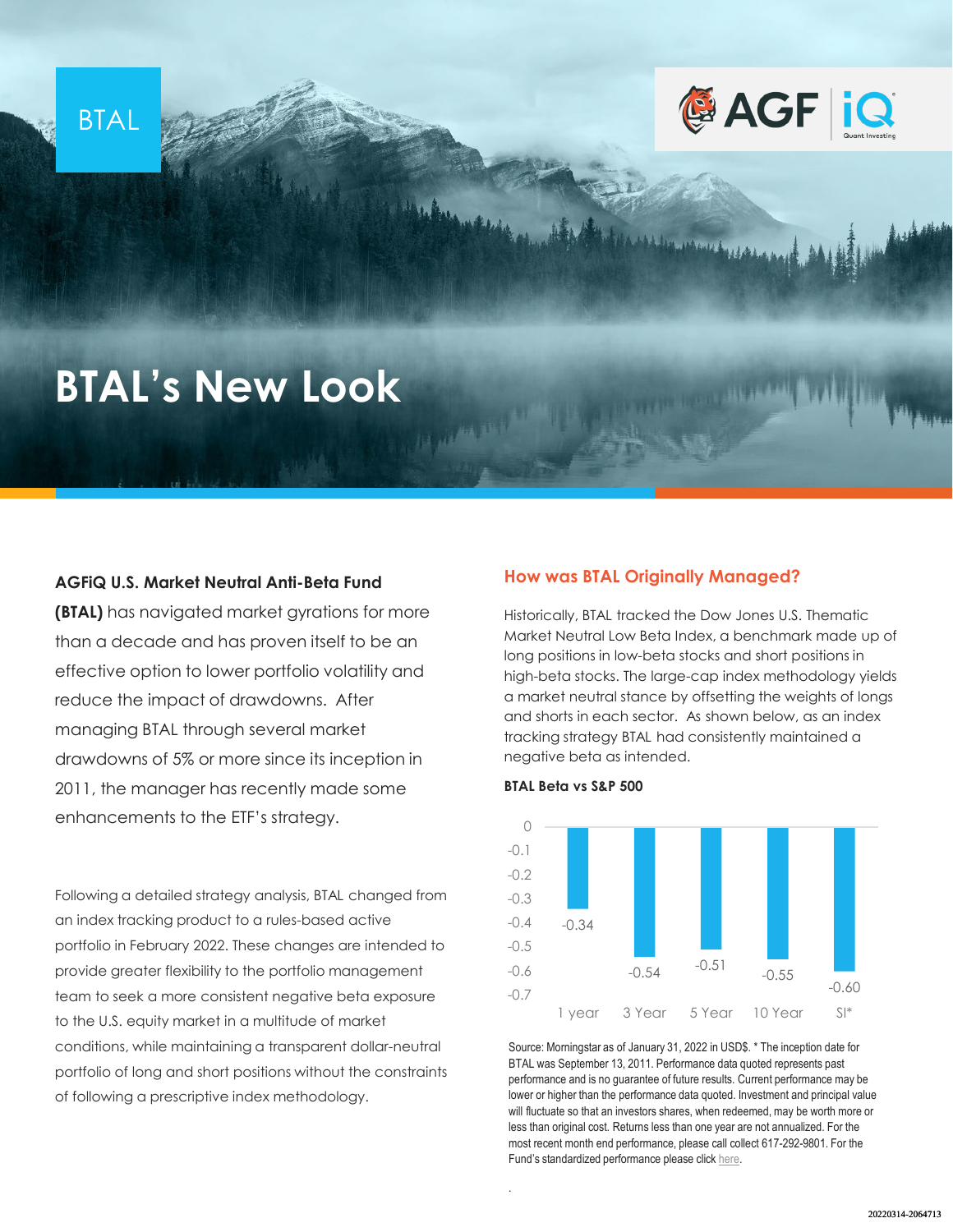

## **Why the change to active?**

## **1. More Control over Gross Leverage**

When COVID vaccines were announced in late 2020 and the reopening trade really took hold, we saw markets surge upwards. The long (low-beta) portfolio rose substantially while, at the same time, the short (high-beta) portfolio was rising even more rapidly. This caused gross leverage, the sum of long equity exposure and the absolute value of the short side of the strategy, to move up significantly. Heightened leverage makes beta more negative so during this sharp market rise we saw BTAL's beta become further negative. In contrast, when the market moves down, gross leverage shrinks and the fund's negative beta gets smaller.

When the AGFiQ investment team reconstitutes and rebalances the portfolio each quarter they target gross leverage of 200%, however in late 2020 the team was seeing gross leverage reach levels not experienced historically. Because the strategy was index tracking at the time, the fund was forced to maintain its position in line with the index, regardless of the gross leverage. Now, as an active portfolio, the AGFiQ team have more flexibility to control its leverage and, by extension, its beta. The team will generally look to keep gross leverage within a target band of 1.75 – 2.25X between quarterly rebalances.

## **2. Flexibility to Manage Momentum Exposure**

Another reason for moving to an active management model was the rising positive correlation of the momentum factor to beta. The momentum factor refers to the tendency of securities that have recently outperformed to continue to do so over the near term. In the past, the ETF's correlation to the momentum factor had been negative but we saw this change significantly in 2020 when there were times of sharply higher positive correlation. This environment left BTAL with an unusually large exposure to the momentum factor. During reconstitutions, the index methodology only called for controlling industry exposure, essentially leaving factors alone. This resulted in the momentum skew and temporarily impacted the hedging effectiveness of BTAL.

There is a historically consistent characteristic of momentum - when it's working, it has moved up in small increments and you could hitch a ride to that. Momentum, though, is also subject to crashes on the way down. While the team doesn't want to eliminate the momentum factor from the strategy, they do want to make sure it doesn't grow too large within the portfolio.

Because it historically moves up slowly, they expect to see that exposure growing. From there, they anticipate being able to pick up some performance from momentum when it's working but also adjust BTAL to ensure momentum exposure does not get too large and begin to impact the overall performance.

With the change to active, adjustments for momentum will be made as needed only during scheduled quarterly reconstitutions but the team has the ability to make leverage tweaks at any time to ensure the strategy is consistently performing in line with its investment objective.

## **Why BTAL for Today's Volatile Markets?**

With market volatility elevated and expectations that this could continue for some time, now is a time for investors to consider what they're using to hedge equity portfolios. BTAL has provided consistent negative beta exposure and can be an effective equity hedge to lower portfolio volatility and help reduce the impact of drawdowns. The long-term investment thesis for BTAL is to give up some of the potential upside in efforts to hedge a significant portion of the downside. Generally, when the market moves higher, the ETF would be expected to underperform due to its overall negative beta. Conversely, when the market moves lower, the ETF would be expected to outperform again due to its overall negative beta.

With expectations for continued interest rate hikes, BTAL may be especially well positioned to hedge against future volatility and market corrections. The high-beta, high-volatility names in BTAL's short portfolio tend to have cash flows way out into the future, so they are considered higher-duration assets that historically get hurt more in a rising-rate environment. Additionally, traditional bonds have struggled recently to provide the same protection investors had come to expect as concerns over interest rates have left fixed income performance in negative territory so far this year. BTAL delivered positive returns in the extremely volatile first two months of the year while both equites and bonds saw their values fall.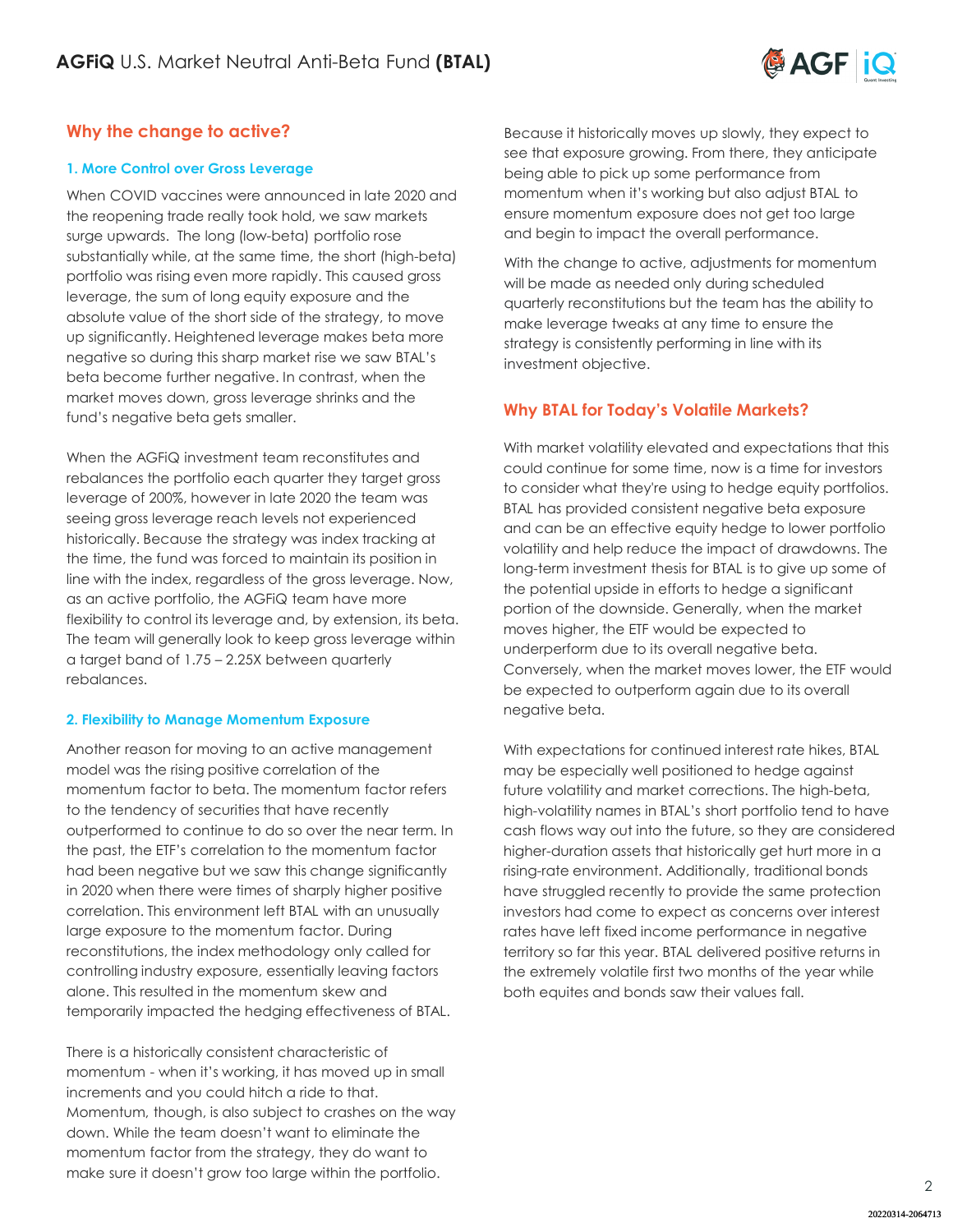

## **Return % 2022-01-01 to 2022-02-24**



Source: Morningstar as of February 28, 2022 in USD\$. Performance data quoted represents past performance and is no guarantee of future results. Current performance may be lower or higher than the performance data quoted. Investment and principal value will fluctuate so that an investors shares, when redeemed, may be worth more or less than original cost. Returns less than one year are not annualized. One cannot invest directly in an index. For the most recent month end performance, please call collect 617-292-9801. For the Fund's standardized performance please click [here.](https://www.agf.com/us/products/btal/index.jsp)

## **Seeking a Smoother Ride**

Since the onset of the global pandemic, investors have had to endure significant periods of elevated market volatility. Most recently we've seen growing fear and uncertainty caused by rising inflation, the removal of central bank stimulus and geopolitical concerns around Russia's invasion of Ukraine. This will leave many investors searching for ways to insulate their portfolios. With the change to active management, the investment team's goal remains to provide a solution to help investors stabilize the return profile of their portfolios during periods of extreme market volatility and achieve more consistent long-term returns.